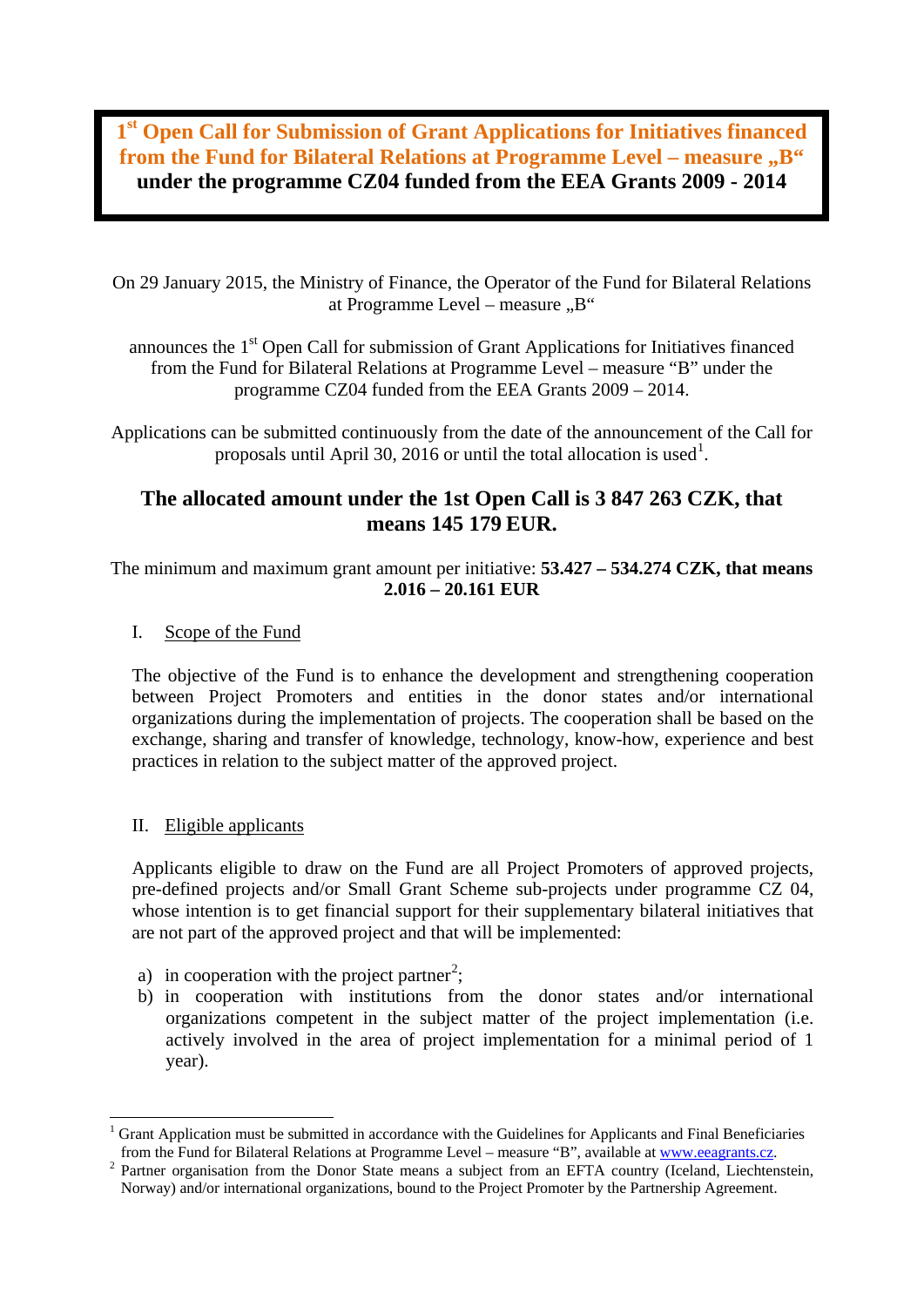Projects financed from the EEA Grants may be implemented in cooperation with institutions from Norway, Iceland and Liechtenstein.

## III. Eligible initiatives

The Fund is designed to finance targeted one-off or short-term supplementary initiatives in approved projects, pre-defined projects and/or subprojects within the framework of a small grant scheme under the programme CZ04. These are not the initiatives crucial for achieving planned outcomes and outputs of the project.

Initiatives, representing contribution to the implemented project and bringing knowledge or experience of the bilateral partner to the project, will be supported.

## **Fund for Bilateral Relations is not intended to finance planned project activities.**

Following initiatives will be financed from the Fund:

- study and work trips, work visits and bilateral working meetings with aimed at sharing experience and know-how, transferring best practices;
- bilateral meetings, workshops, seminars;
- conferences aimed at bi-/multilateral meetings, presentations and building on contacts and working relations;
- the production of studies, analyses and documentation, data collection, their sharing and exchange to strengthen the cooperation between the Project Promoters and entities in Donor States and international organisations;
- information and promotional initiatives to strengthen bilateral partnerships.

#### IV. Eligible expenditures and their reimbursement

According to Article 7.7 of the Regulation on the implementation of the European Economic area (EEA) Financial Mechanism 2009-2014, adopted by the EEA Financial Mechanism Committee, following categories of expenditure are eligible for funds:

- fees and travel costs for participation in conferences, seminars, courses, work meetings and workshops;
- travel costs for study trips abroad;
- travel costs, per diems and salary costs for visits by experts;
- costs related to studies, including feasibility studies, and preparation of financial, economic and technical analyses;
- costs of conferences, seminars, working meetings and workshops, interpreting and translations of working materials;
- costs for promotional and information activities aimed at strengthening bilateral relations;
- external consultancy fees.